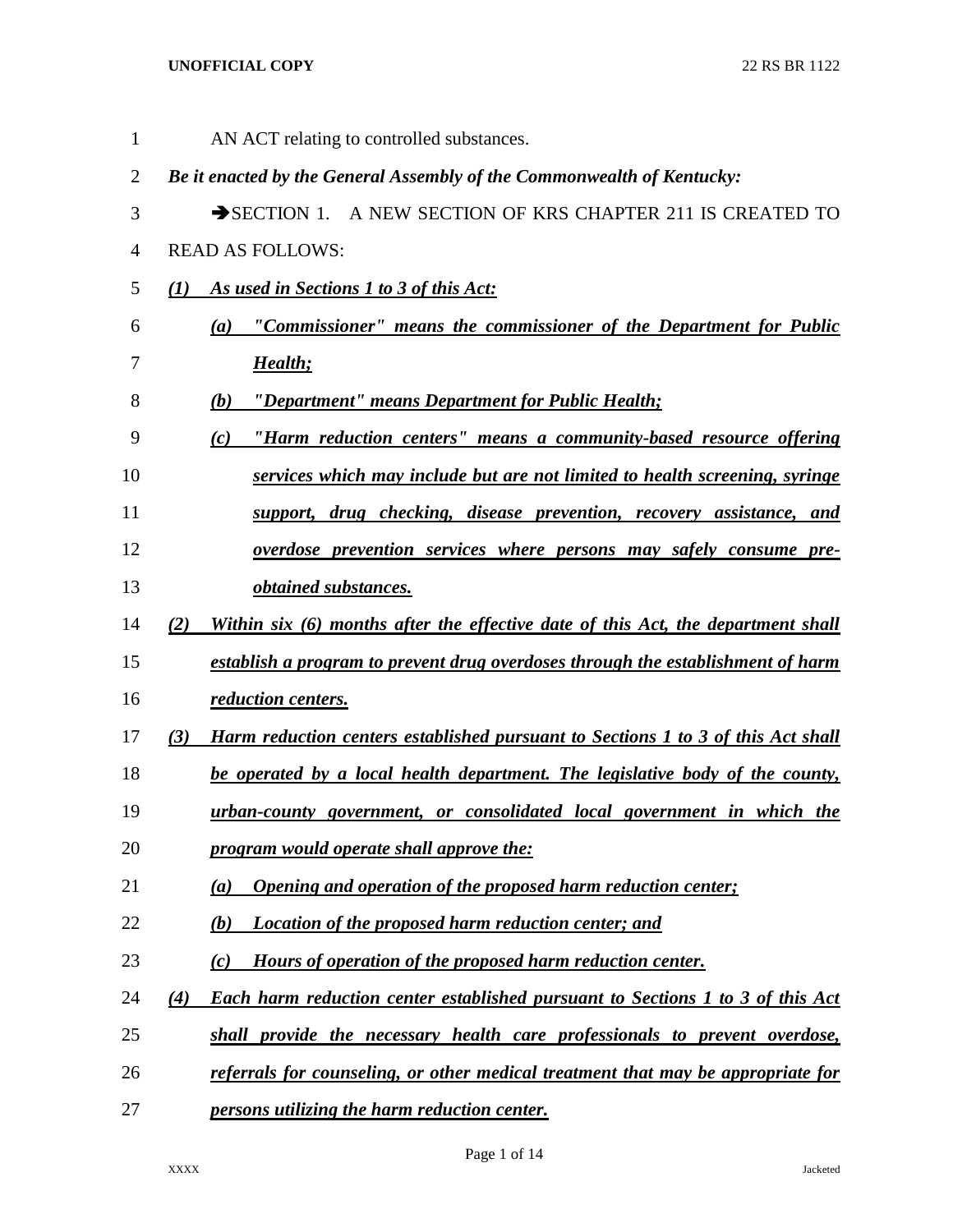| 1              | (5)<br>A harm reduction center established pursuant to Sections 1 to 3 of this Act may,          |
|----------------|--------------------------------------------------------------------------------------------------|
| $\overline{2}$ | in cooperation with a Kentucky public university college or school of medicine,                  |
| 3              | provide drug and substance checking services. An agency offering services under                  |
| 4              | this subsection shall:                                                                           |
| 5              | Offer voluntary testing of any substance which may be a controlled<br>(a)                        |
| 6              | substance or psychoactive substance to ascertain the composition and likely                      |
| 7              | <i>identity of the drug or substance;</i>                                                        |
| 8              | Advise the individual who presented a drug or substance for checking of the<br>(b)               |
| 9              | <i>outcome of the testing;</i>                                                                   |
| 10             | Provide accurate and appropriate information and harm reduction advice to<br>(c)                 |
| 11             | help individuals make informed decisions about drug and substance use;                           |
| 12             | and                                                                                              |
| 13             | (d)<br><b>Return a drug or substance to the individual who presented it for</b><br>1.            |
| 14             | checking; or                                                                                     |
| 15             | Dispose of, or arrange for the disposal of, any drug or substance<br>2.                          |
| 16             | surrendered by any individual for disposal.                                                      |
| 17             | (6)<br>The commissioner shall promulgate regulations in accordance with KRS Chapter              |
| 18             | 13A to authorize the program established by Sections 1 to 3 of this Act.                         |
| 19             | A NEW SECTION OF KRS CHAPTER 211 IS CREATED TO<br>$\rightarrow$ SECTION 2.                       |
| 20             | <b>READ AS FOLLOWS:</b>                                                                          |
| 21             | There is hereby established an advisory committee to advise the commissioner<br>$\mathcal{L}(I)$ |
| 22             | with respect to administrative regulations necessary to effectuate the purpose of                |
| 23             | <b>Sections 1 to 3 of this Act. The advisory committee shall be chaired by the</b>               |
| 24             | commissioner, or the commissioner's designee, and shall consist of the following                 |
| 25             | <i><u>additional members:</u></i>                                                                |
| 26             | The commissioner of the Department for Behavioral Health, Developmental<br>(a)                   |
| 27             | and Intellectual Disabilities, or his or her designee;                                           |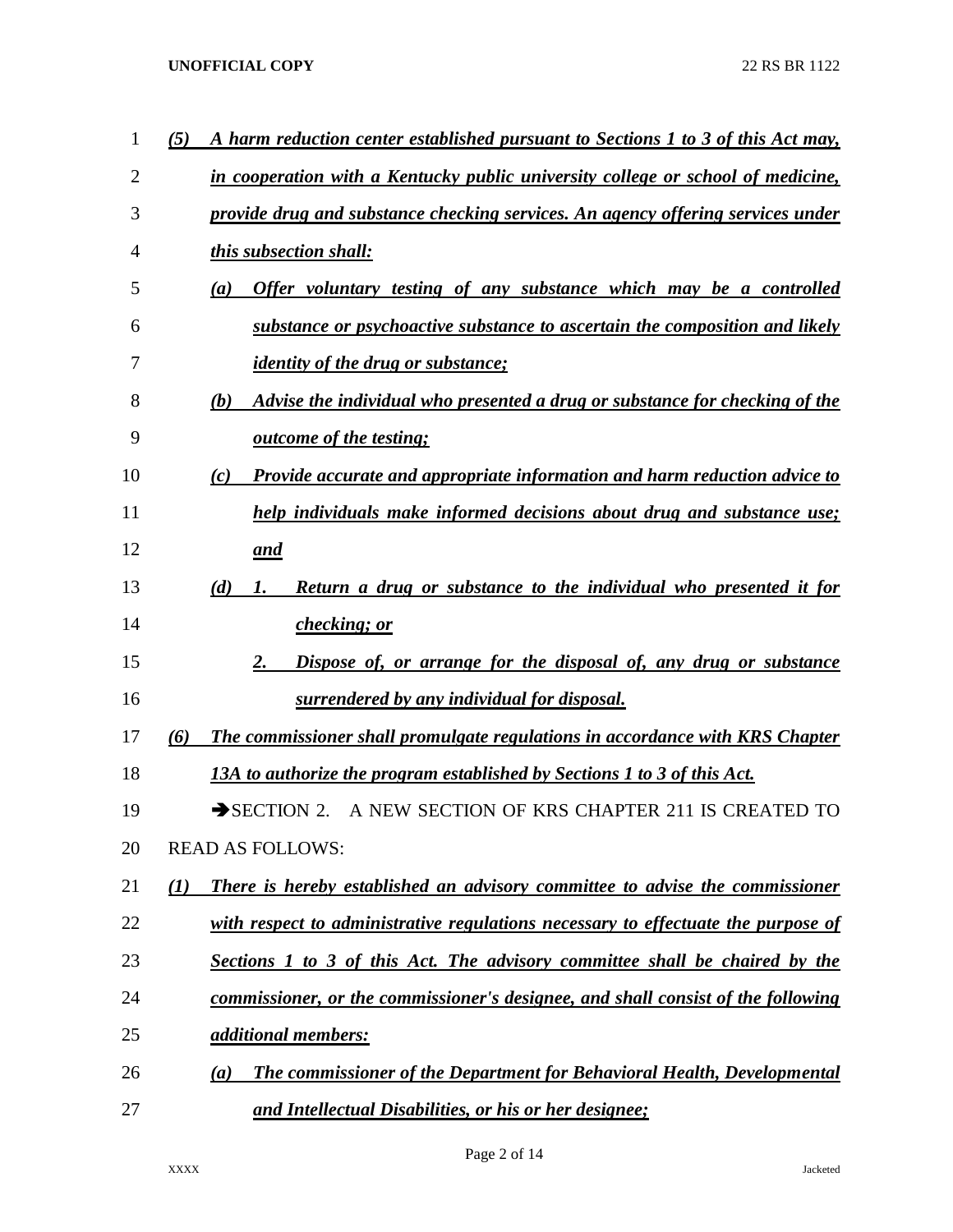| 1  |     | (b)                         | The dean of the University of Kentucky College of Social Work, or his or                 |
|----|-----|-----------------------------|------------------------------------------------------------------------------------------|
| 2  |     |                             | her designee;                                                                            |
| 3  |     | (c)                         | The dean of the University of Louisville Raymond A. Kent School of Social                |
| 4  |     |                             | <b>Work and Family Science, or his or her designee;</b>                                  |
| 5  |     | (d)                         | <b>Three (3) members appointed by the Governor:</b>                                      |
| 6  |     |                             | A physician certified by the American Society of Addiction Medicine;<br>1.               |
| 7  |     |                             | <u>and</u>                                                                               |
| 8  |     |                             | <b>Two (2) persons in recovery from a substance use disorder defined in</b><br><u>2.</u> |
| 9  |     |                             | the most recent version of the Diagnostic and Statistical Manual of                      |
| 10 |     |                             | <b>Mental Disorders.</b>                                                                 |
| 11 | (2) |                             | The advisory committee shall make recommendations to the commissioner with               |
| 12 |     |                             | respect to:                                                                              |
| 13 |     | (a)                         | Maximizing the potential public health and safety benefits of harm                       |
| 14 |     |                             | <i>reduction centers;</i>                                                                |
| 15 |     | (b)                         | <b>The proper disposal of hypodermic needles and syringes;</b>                           |
| 16 |     | (c)                         | The recovery of persons utilizing such harm reduction centers;                           |
| 17 |     | (d)                         | Federal, state, and local laws impacting the creation and operation of the               |
| 18 |     |                             | <b>harm reduction centers;</b>                                                           |
| 19 |     | (e)                         | Appropriate guidance to relevant professional licensing boards;                          |
| 20 |     | (f)                         | Potential collaboration with other public health efforts;                                |
| 21 |     | $\left( \mathbf{g} \right)$ | Consideration of any other factors beneficial to promoting the public health             |
| 22 |     |                             | and safety; and                                                                          |
| 23 |     | (h)                         | Liability protection for property owners and harm reduction center staff,                |
| 24 |     |                             | volunteers, and participants from criminal or civil liability resulting from             |
| 25 |     |                             | the operation of a harm reduction center.                                                |
| 26 | (3) |                             | The commissioner shall promulgate administrative regulations authorized by               |
| 27 |     |                             | Sections 1 to 3 of this Act no later than six (6) months after the effective date of     |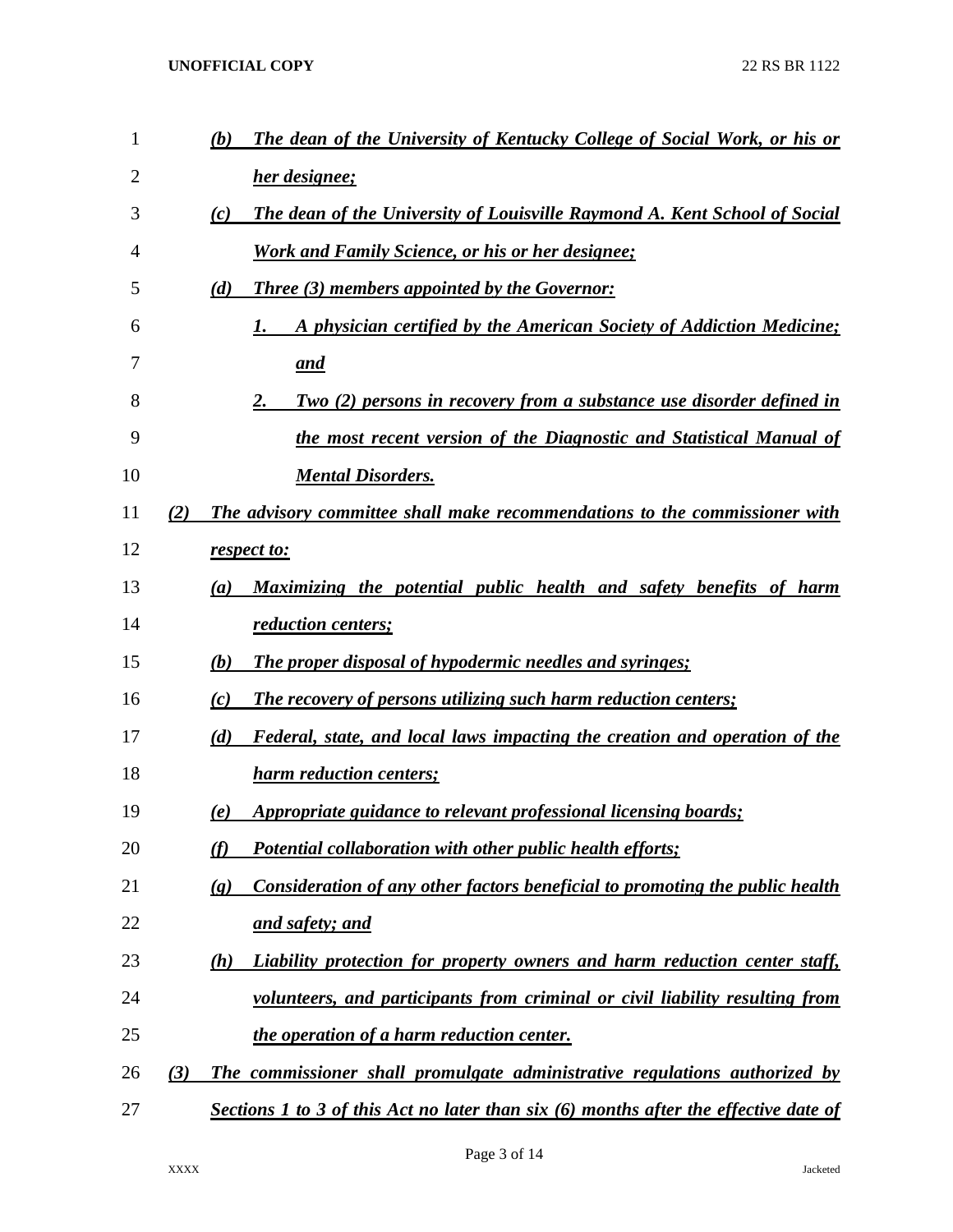| 1              |                                                                            | this Act.               |                                                                                               |  |  |  |
|----------------|----------------------------------------------------------------------------|-------------------------|-----------------------------------------------------------------------------------------------|--|--|--|
| $\overline{2}$ | $\rightarrow$ SECTION 3.<br>A NEW SECTION OF KRS CHAPTER 211 IS CREATED TO |                         |                                                                                               |  |  |  |
| 3              |                                                                            | <b>READ AS FOLLOWS:</b> |                                                                                               |  |  |  |
| $\overline{4}$ |                                                                            |                         | <u>Notwithstanding any other law to the contrary, a person or entity, including but not</u>   |  |  |  |
| 5              |                                                                            |                         | <u>limited to property owners, managers, employees, volunteers, clients, or participants,</u> |  |  |  |
| 6              |                                                                            |                         | and state, city, or county government employees acting in the course and scope of             |  |  |  |
| 7              |                                                                            |                         | employment, shall not:                                                                        |  |  |  |
| 8              | (1)                                                                        |                         | Be arrested, charged, or prosecuted pursuant to KRS Chapter 218A or KRS                       |  |  |  |
| 9              |                                                                            |                         | <u>506.120;</u>                                                                               |  |  |  |
| 10             | (2)                                                                        |                         | Have their property subject to forfeiture;                                                    |  |  |  |
| 11             | (3)                                                                        |                         | Be subject to any civil or administrative penalty, including but not limited to               |  |  |  |
| 12             |                                                                            |                         | disciplinary action by a professional licensing board, credentialing restrictions,            |  |  |  |
| 13             |                                                                            |                         | contractual or civil liability, or medical staff or other employment action; or               |  |  |  |
| 14             | (4)                                                                        |                         | Be denied any right or privilege for actions, conduct, or omissions;                          |  |  |  |
| 15             |                                                                            |                         | <u>relating to the approval or operation of a harm reduction center in compliance with</u>    |  |  |  |
| 16             |                                                                            |                         | Sections 1 to 3 of this Act and any regulations promulgated pursuant to Sections 1 to 3       |  |  |  |
| 17             |                                                                            | of this Act.            |                                                                                               |  |  |  |
| 18             |                                                                            |                         | Section 4. KRS 218A.1415 is amended to read as follows:                                       |  |  |  |
| 19             | (1)                                                                        |                         | A person is guilty of possession of a controlled substance in the first degree when           |  |  |  |
| 20             |                                                                            |                         | he or she knowingly and unlawfully possesses:                                                 |  |  |  |
| 21             |                                                                            | (a)                     | A controlled substance that is classified in Schedules I or II and is a narcotic              |  |  |  |
| 22             |                                                                            |                         | drug;                                                                                         |  |  |  |
| 23             |                                                                            | (b)                     | A controlled substance analogue;                                                              |  |  |  |
| 24             |                                                                            | (c)                     | Methamphetamine;                                                                              |  |  |  |
| 25             |                                                                            | (d)                     | Lysergic acid diethylamide;                                                                   |  |  |  |
| 26             |                                                                            | (e)                     | Phencyclidine;                                                                                |  |  |  |
| 27             |                                                                            | (f)                     | Gamma hydroxybutyric acid (GHB), including its salts, isomers, salts of                       |  |  |  |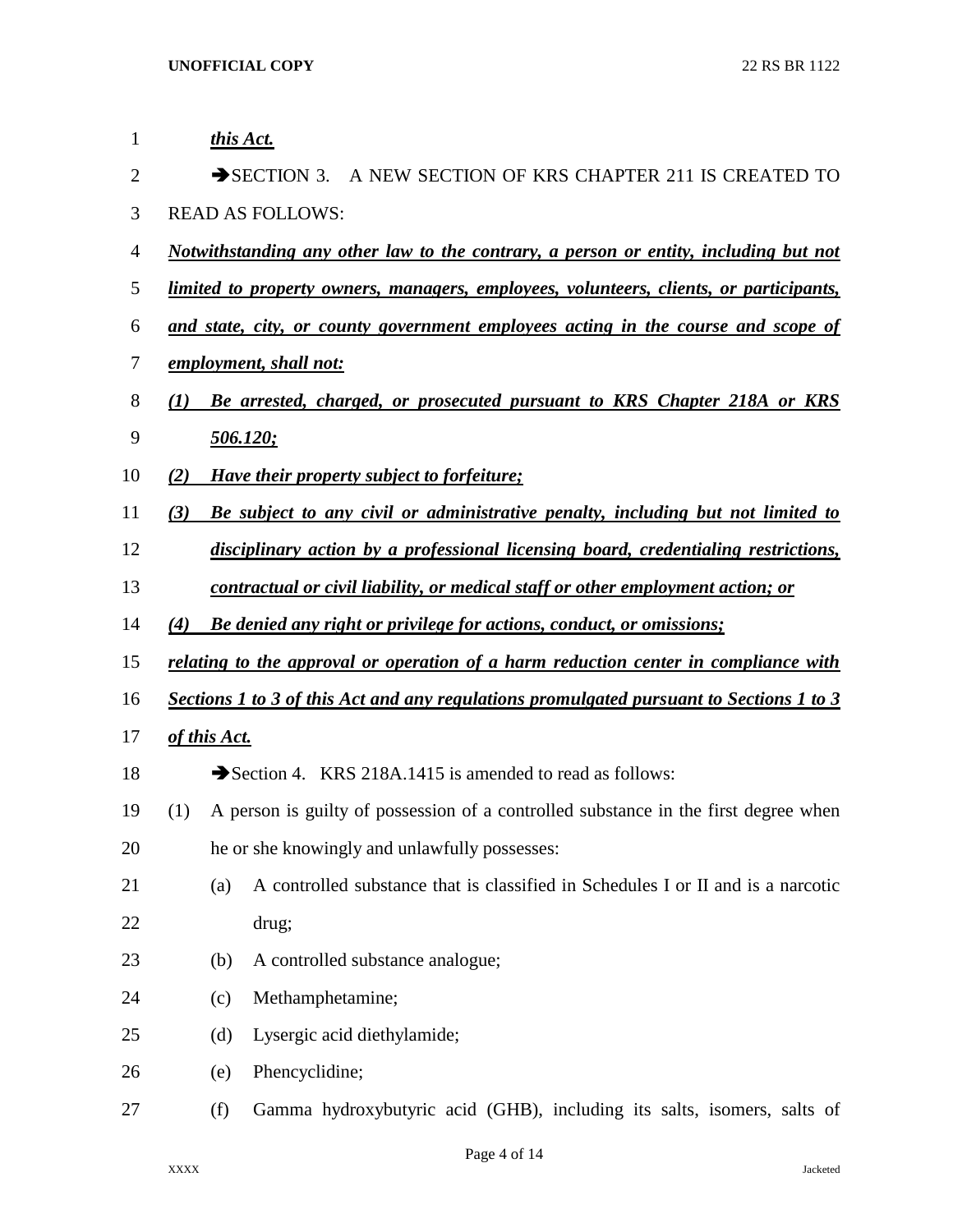| 1              |     | isomers, and analogues; or                                                                    |
|----------------|-----|-----------------------------------------------------------------------------------------------|
| $\overline{2}$ |     | Flunitrazepam, including its salts, isomers, and salts of isomers.<br>(g)                     |
| 3              | (2) | Possession of a controlled substance in the first degree is <i>punishable by up to</i>        |
| $\overline{4}$ |     | fifteen (15) hours of community service and evidence-based educational                        |
| 5              |     | programming for reducing problematic substance use which has been approved                    |
| 6              |     | by the Division of Behavioral Health within the Department for Behavioral                     |
| 7              |     | <b>Health, Developmental and Intellectual Disabilities</b> [a Class D felony subject to the   |
| 8              |     | following provisions:                                                                         |
| 9              |     | $(a)$ The maximum term of incarceration shall be no greater than three $(3)$ years,           |
| 10             |     | notwithstanding KRS Chapter 532;                                                              |
| 11             |     | (b) For a person's first or second offense under this section, he or she may be               |
| 12             |     | subject to a period of:                                                                       |
| 13             |     | Deferred prosecution pursuant to KRS 218A.14151; or                                           |
| 14             |     | Presumptive probation;<br>$2-$                                                                |
| 15             |     | Deferred prosecution under paragraph (b) of this subsection shall be the<br>$\left( e\right)$ |
| 16             |     | preferred alternative for a first offense; and                                                |
| 17             |     | (d) If a person does not enter a deferred prosecution program for his or her first or         |
| 18             |     | second offense, he or she shall be subject to a period of presumptive                         |
| 19             |     | probation, unless a court determines the defendant is not eligible for                        |
| 20             |     | presumptive probation as defined in KRS 218A.010].                                            |
| 21             |     | Section 5. KRS 218A.1416 is amended to read as follows:                                       |
| 22             | (1) | A person is guilty of possession of a controlled substance in the second degree               |
| 23             |     | when he or she knowingly and unlawfully possesses: a controlled substance                     |
| 24             |     | classified in Schedules I or II which is not a narcotic drug; or specified in KRS             |
| 25             |     | 218A.1415; or a controlled substance classified in Schedule III; but not synthetic            |
| 26             |     | drugs, salvia, or marijuana.                                                                  |
| 27             | (2) | Possession of a controlled substance in the second degree is <i>punishable by up to</i>       |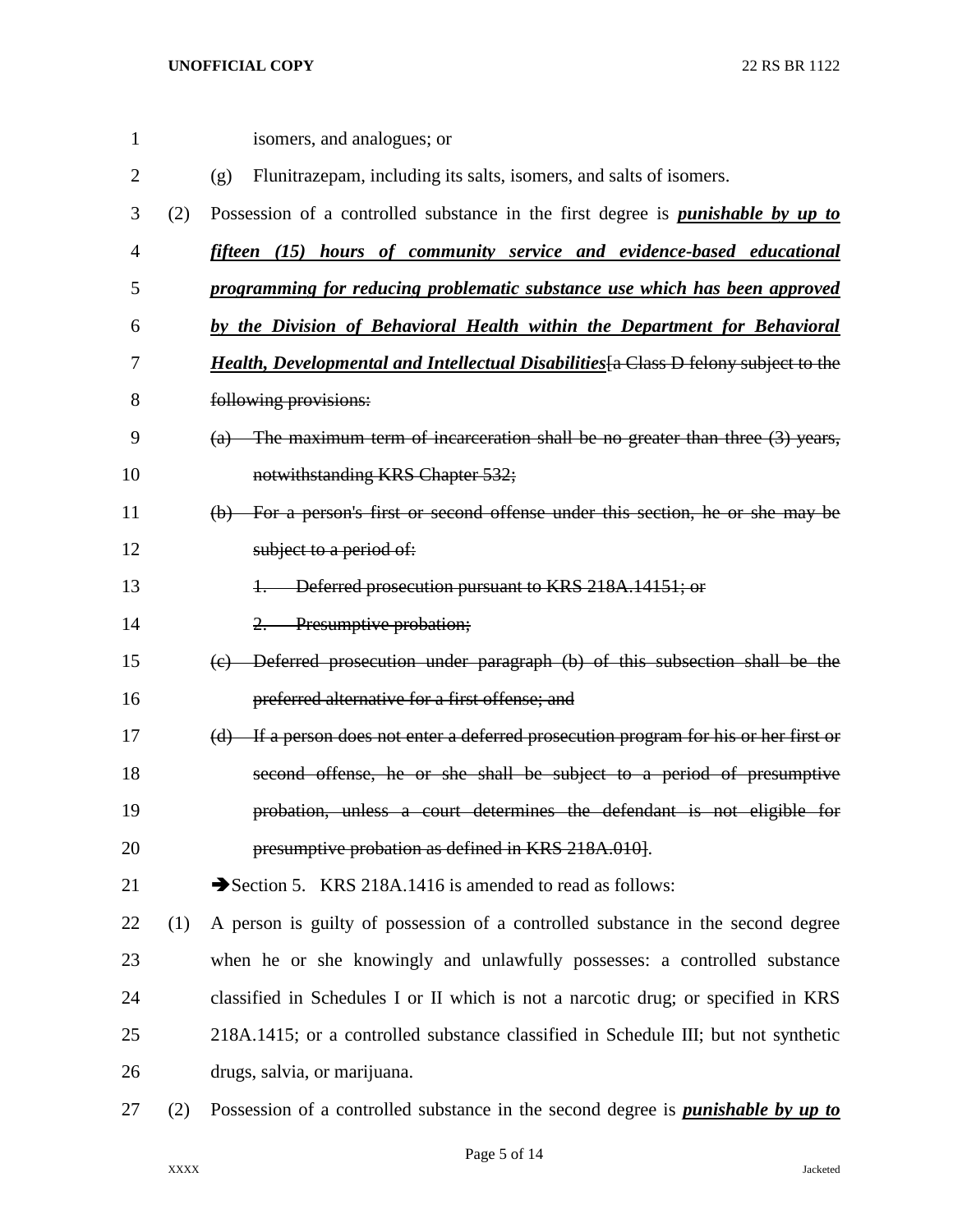| $\mathbf{1}$   |     | hours of community service and evidence-based educational<br>fifteen<br>(15)           |
|----------------|-----|----------------------------------------------------------------------------------------|
| $\overline{2}$ |     | programming for reducing problematic substance use which has been approved             |
| 3              |     | by the Division of Behavioral Health within the Department for Behavioral              |
| 4              |     | <b>Health, Developmental and Intellectual Disabilities</b> [a Class A misdemeanor].    |
| 5              |     | Section 6. KRS 218A.1417 is amended to read as follows:                                |
| 6              | (1) | A person is guilty of possession of a controlled substance in the third degree when    |
| 7              |     | he or she knowingly and unlawfully possesses a controlled substance classified in      |
| 8              |     | Schedules IV or V.                                                                     |
| 9              | (2) | Possession of a controlled substance in the third degree is <i>punishable by up to</i> |
| 10             |     | fifteen (15) hours of community service and evidence-based educational                 |
| 11             |     | programming for reducing problematic substance use which has been approved             |
| 12             |     | by the Division of Behavioral Health within the Department for Behavioral              |
| 13             |     | <i>Health, Developmental and Intellectual Disabilities</i> [a Class A misdemeanor].    |
| 14             |     | Section 7. KRS 218A.1422 is amended to read as follows:                                |
| 15             | (1) | A person is guilty of possession of marijuana when he or she knowingly and             |
| 16             |     | unlawfully possesses marijuana.                                                        |
| 17             | (2) | Possession of marijuana is <i>punishable by up to fifteen (15) hours of community</i>  |
| 18             |     | service and evidence-based educational programming for reducing problematic            |
| 19             |     | substance use which has been approved by the Division of Behavioral Health             |
| 20             |     | within the Department for Behavioral Health, Developmental and Intellectual            |
| 21             |     | Disabilities [a Class B misdemeanor, except that, KRS Chapter 532 to the contrary      |
| 22             |     | notwithstanding, the maximum term of incarceration shall be no greater than forty-     |
| 23             |     | five $(45)$ days.                                                                      |
| 24             |     | Section 8. KRS 218A.1430 is amended to read as follows:                                |
| 25             | (1) | A person is guilty of trafficking in synthetic drugs when he or she knowingly<br>(a)   |
| 26             |     | and unlawfully traffics in synthetic drugs.                                            |
| 27             |     | Trafficking in synthetic drugs is a Class D felony for the first offense and a<br>(b)  |
|                |     |                                                                                        |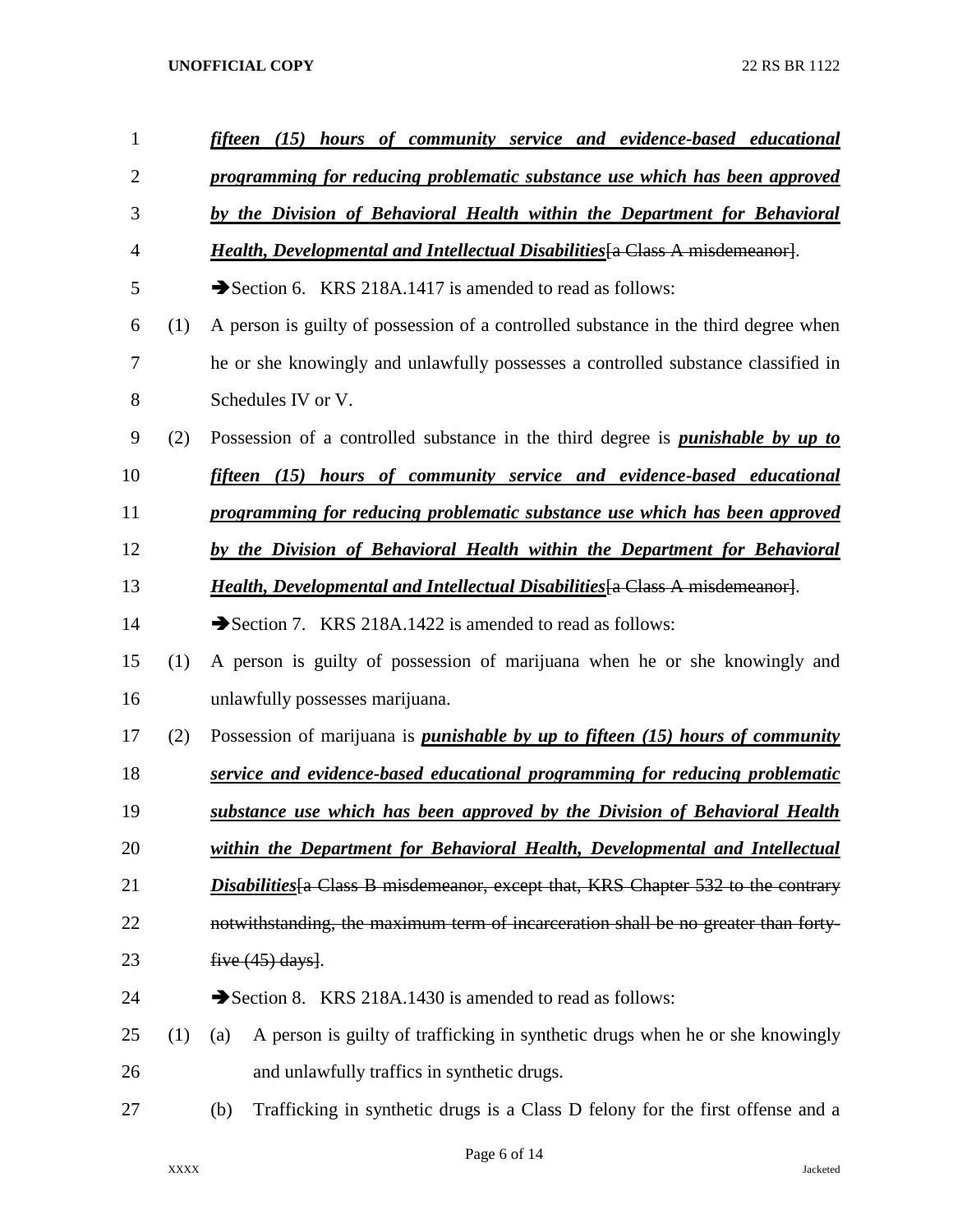| 1              |     |     | Class C felony for each subsequent offense.                                                |
|----------------|-----|-----|--------------------------------------------------------------------------------------------|
| $\overline{2}$ |     | (c) | In lieu of the fine amounts otherwise allowed under KRS Chapter 534, for any               |
| 3              |     |     | offense under this subsection the court may impose a maximum fine of double                |
| 4              |     |     | the defendant's gain from the commission of the offense, in which case any                 |
| 5              |     |     | fine money collected shall be divided between the same parties, in the same                |
| 6              |     |     | ratio, and for the same purposes as established for forfeited property under               |
| 7              |     |     | KRS 218A.420.                                                                              |
| 8              |     | (d) | It shall be an affirmative defense to an offense under this subsection that the            |
| 9              |     |     | defendant committed the offense during the course of the defendant's                       |
| 10             |     |     | employment as an employee of a retail store and that the defendant did not                 |
| 11             |     |     | know and should not have known that the trafficked substance was a synthetic               |
| 12             |     |     | drug.                                                                                      |
| 13             | (2) | (a) | A person is guilty of possession of synthetic drugs when he or she knowingly               |
| 14             |     |     | and unlawfully possesses synthetic drugs.                                                  |
| 15             |     | (b) | Possession of synthetic drugs is <i>punishable by up to fifteen (15) hours of</i>          |
| 16             |     |     | community service and evidence-based educational programming for                           |
| 17             |     |     | reducing problematic substance use which has been approved by the                          |
| 18             |     |     | Division of Behavioral Health within the Department for Behavioral                         |
| 19             |     |     | <b>Health, Developmental and Intellectual Disabilities</b> <sup>[:</sup>                   |
| 20             |     |     | A Class A misdemeanor for the first offense; and                                           |
| 21             |     |     | A Class D felony for each subsequent offense].                                             |
| 22             |     |     | Section 9. KRS 218A.275 is amended to read as follows:                                     |
| 23             | (1) |     | <b>The Department of Pretrial Services shall employ or contract with persons</b>           |
| 24             |     |     | <i>authorized to diagnose substance use disorders, and shall</i> [A court may request the  |
| 25             |     |     | Division of Probation and Parole to perform a risk and needs assessment for any            |
| 26             |     |     | person <i>charged with</i> [found guilty of] possession of a controlled substance pursuant |
| 27             |     |     | to KRS 218A.1415, 218A.1416, $\frac{6r}{2}$ 18A.1417, 218A.1422, or 218A.1430. If the      |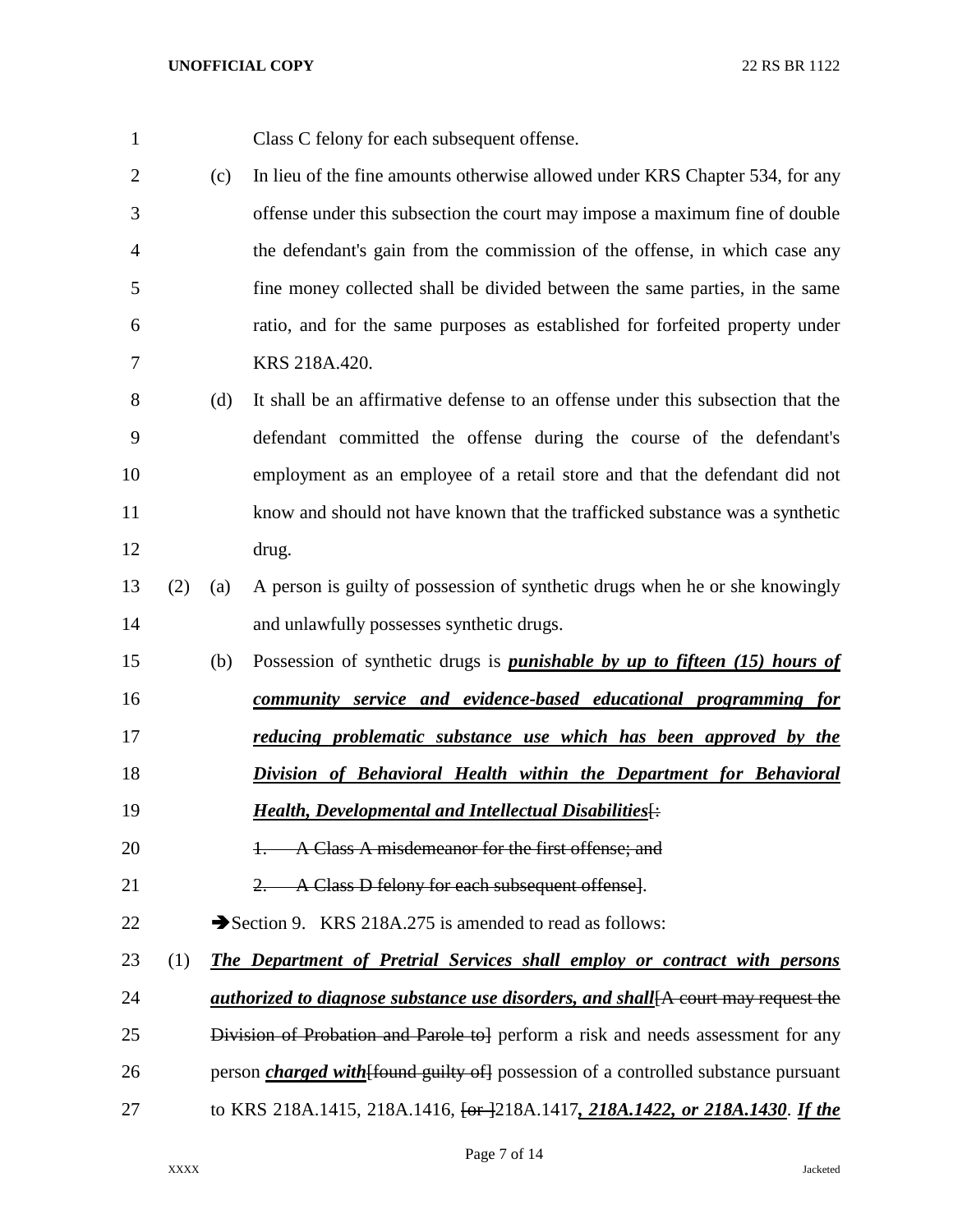| $\mathbf{1}$   | person is diagnosed with any substance use disorder defined in the most recent              |
|----------------|---------------------------------------------------------------------------------------------|
| $\overline{2}$ | <b>version of the Diagnostic and Statistical Manual of Mental Disorders,</b> the            |
| 3              | assessor shall make a recommendation to the court as to whether treatment is                |
| 4              | indicated by the assessment, and, if so, the most appropriate <i>level and modality of</i>  |
| 5              | treatment or recovery program environment. If treatment is indicated for the person,        |
| 6              | unless the court makes a written finding that the recommended treatment would               |
| 7              | not be in the <i>public interest</i> , the court <i>shall</i> [may] order him or her to the |
| 8              | appropriate treatment or recovery program that will effectively respond to the              |
| 9              | person's level of risk, criminal risk factors, and individual characteristics as            |
| 10             | designated by the secretary of the Cabinet for Health and Family Services where a           |
| 11             | program of treatment or recovery not to exceed one (1) year in duration may be              |
| 12             | prescribed. The person ordered to the designated treatment or recovery program              |
| 13             | shall present himself or herself for registration and initiation of the treatment or        |
| 14             | recovery program within five (5) days of the date of sentencing. If, without good           |
| 15             | cause, the person fails to appear at the designated treatment or recovery program           |
| 16             | within the specified time, or if at any time during the program of treatment or             |
| 17             | recovery prescribed, the authorized director of the treatment or recovery program           |
| 18             | finds that the person is unwilling to participate in his or her treatment, the director     |
| 19             | shall notify the sentencing court. Upon receipt of notification, the court shall cause      |
| 20             | the person to be brought before it and may continue the order of treatment, or may          |
| 21             | rescind the treatment order and impose a sentence for the possession offense. Upon          |
| 22             | discharge of the person from the treatment or recovery program by the secretary of          |
| 23             | the Cabinet for Health and Family Services, or his or her designee, prior to the            |
| 24             | expiration of the one (1) year period or upon satisfactory completion of one (1) year       |
| 25             | of treatment, the person shall be deemed finally discharged from sentence. The              |
| 26             | secretary, or his or her designee, shall notify the sentencing court of the date of such    |
| 27             | discharge from the treatment or recovery program.                                           |

Page 8 of 14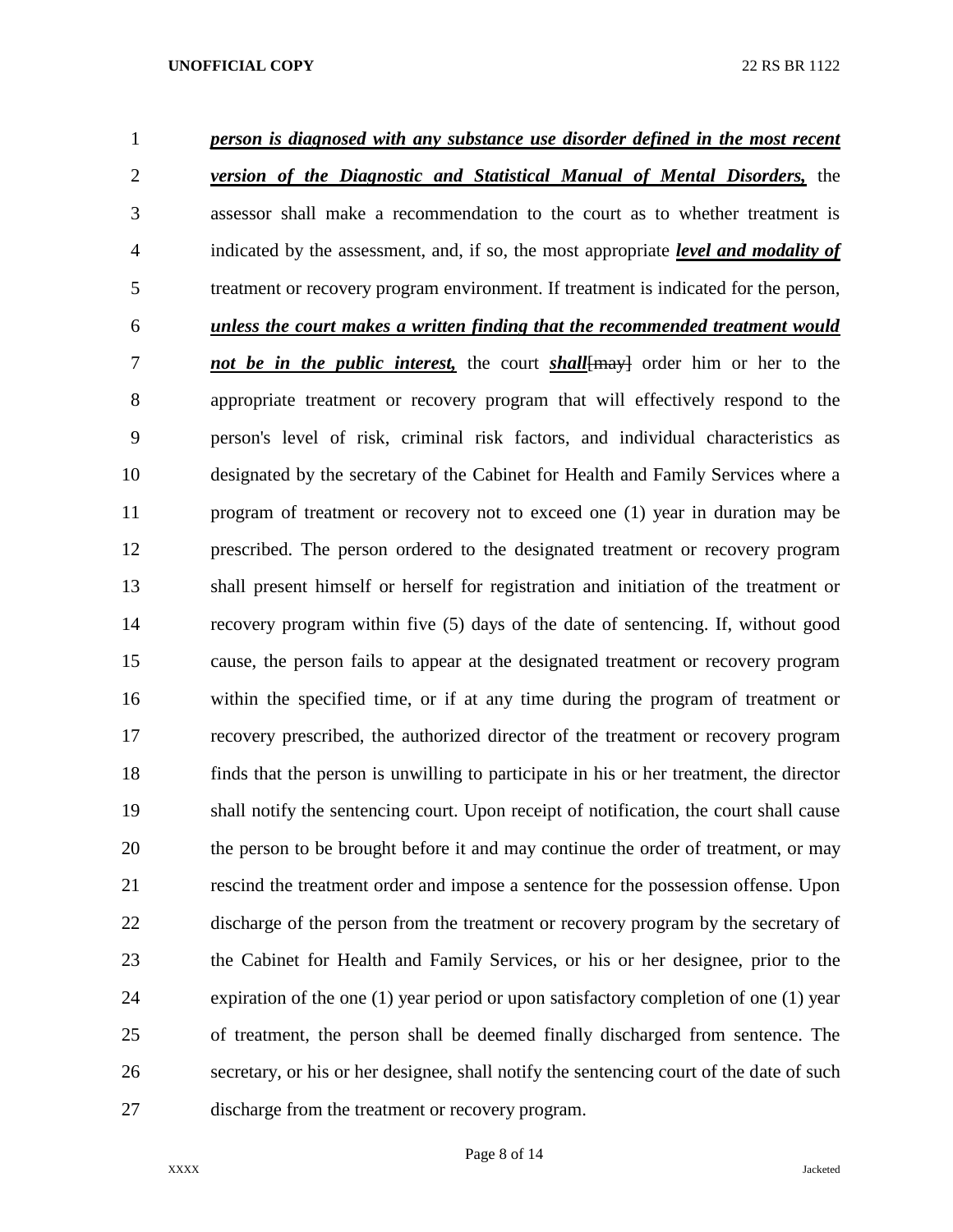(2) The secretary of the Cabinet for Health and Family Services, or his or her designee, shall inform each court of the identity and location of the treatment or recovery program to which the person is sentenced.

- (3) Transportation to an inpatient facility shall be provided by order of the court when the court finds the person unable to convey himself or herself to the facility within five (5) days of sentencing by reason of physical infirmity or financial incapability.
- (4) The sentencing court shall immediately notify the designated treatment or recovery program of the sentence and its effective date.
- (5) The secretary for health and family services, or his or her designee, may authorize transfer of the person from the initially designated treatment or recovery program to another treatment or recovery program for therapeutic purposes. The sentencing court shall be notified of termination of treatment by the terminating treatment or recovery program and shall be notified by the secretary of the new treatment or recovery program to which the person was transferred.
- (6) Responsibility for payment for treatment services rendered to persons pursuant to this section shall be as under the statutes pertaining to payment of patients and others for services rendered by the Cabinet for Health and Family Services, unless the person and the treatment or recovery program shall arrange otherwise.
- (7) None of the provisions of this section shall be deemed to preclude the court from exercising its usual discretion with regard to ordering probation or conditional discharge.
- 22 (8) **Except as provided in subsection (12) of this section, I** In the case of any person 23 who has been convicted <del>[for the first time ]</del> of possession of controlled substances, the court may set aside and void the conviction upon satisfactory completion of treatment, probation, or other sentence, and issue to the person a certificate to that 26 effect. A conviction voided under this subsection shall not be deemed <del>[a first</del> 27 offense for purposes of this chapter or deemed a conviction for purposes of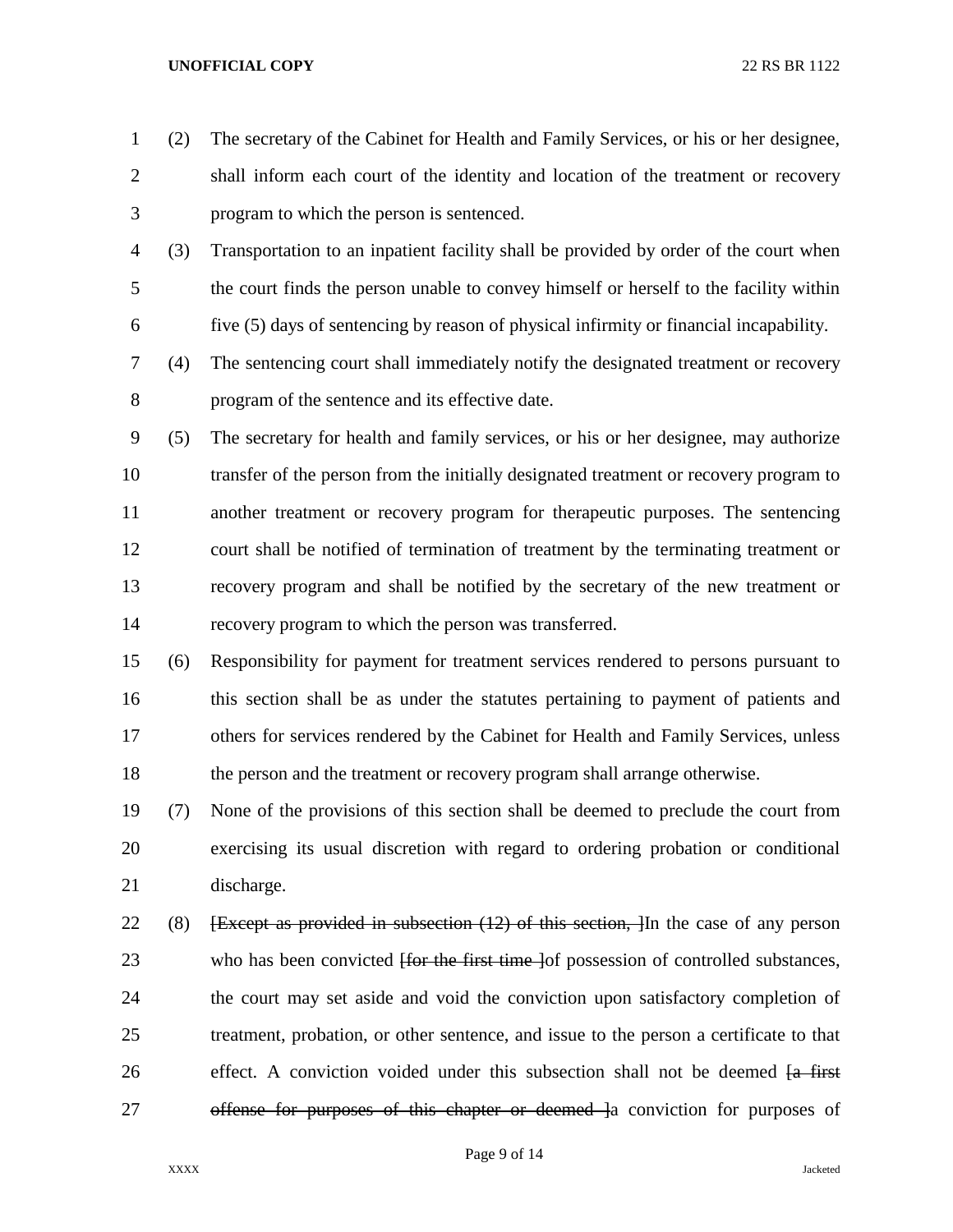disqualifications or disabilities imposed by law upon conviction of a crime.[ Voiding of a conviction under this subsection and dismissal may occur only once with respect to any person.]

 (9) If the court voids a conviction under this section, the court shall order the sealing of all records in the custody of the court and any records in the custody of any other agency or official, including law enforcement records, except as provided in KRS 27A.099. The court shall order the sealing on a form provided by the Administrative Office of the Courts. Every agency with records relating to the arrest, charge, or other matters arising out of the arrest or charge that is ordered to seal records, shall certify to the court within sixty (60) days of the entry of the order that the required sealing action has been completed.

 (10) After the sealing of the record, the proceedings in the matter shall not be used 13 against the defendant except for the purposes of determining the person's eligibility to have his or her conviction voided under subsection (8) of this section]. The court and other agencies shall reply to any inquiry that no record exists on the matter. The person whose record has been sealed shall not have to disclose the fact of the record or any matter relating thereto on an application for employment, credit, or other type of application.

 (11) Inspection of the sealed records may thereafter be permitted by the court pursuant to KRS 27A.099 or upon a motion by the person who is the subject of the records and 21 only to those persons named in the motion of the prosecutor to the prosecutor to verify a defendant's eligibility to have his or her conviction voided under subsection (8) of this section.

24 (12) A person who has previously had a charge of possession of controlled substances dismissed after completion of a deferred prosecution under KRS 218A.14151 shall not be eligible for voiding of conviction under this section].

27 Section 10. KRS 218A.500 is amended to read as follows:

Page 10 of 14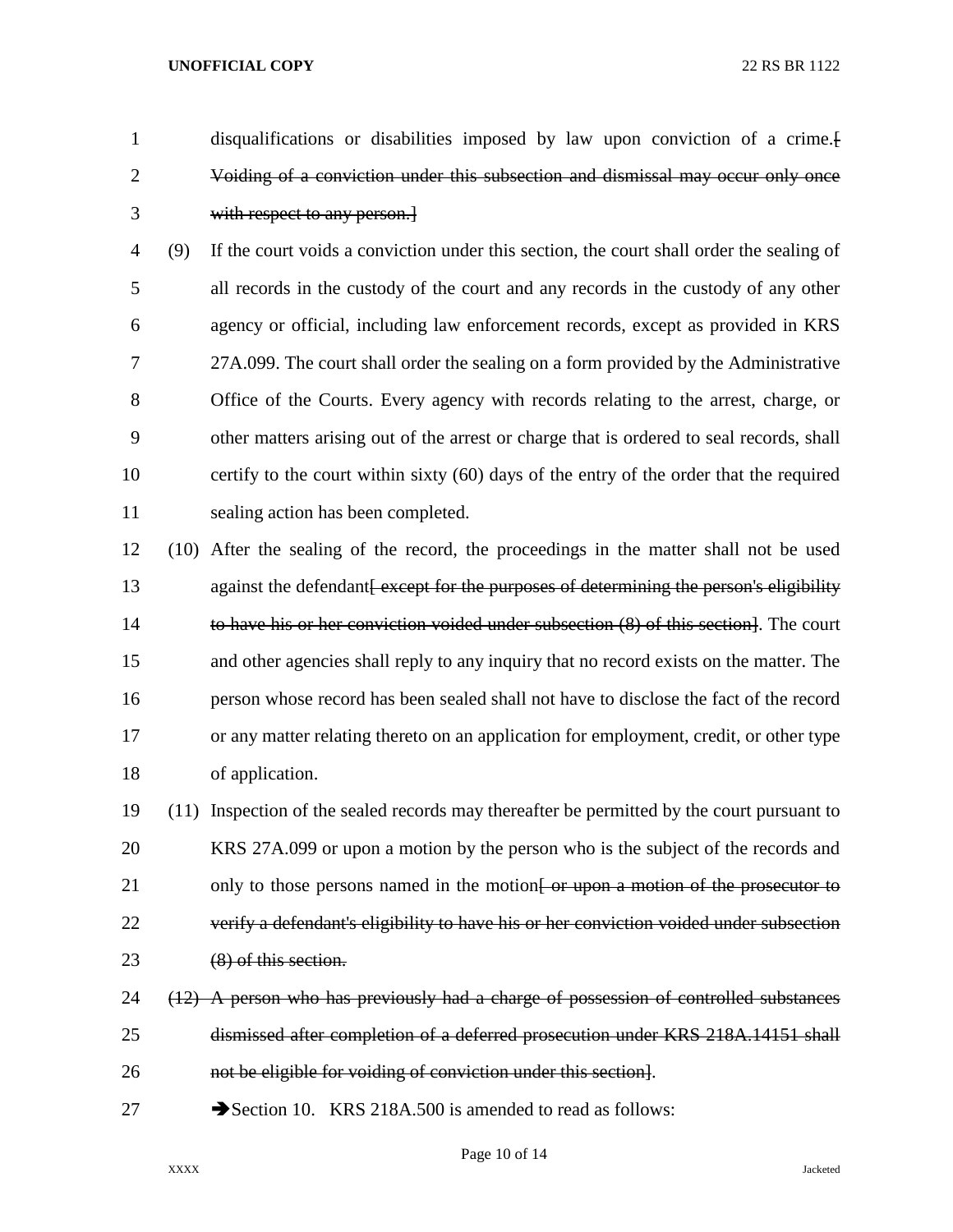As used in this section and KRS 218A.510:

 (1) "Drug paraphernalia" means all equipment, products and materials of any kind which are used, intended for use, or designed for use in planting, propagating, cultivating, growing, harvesting, manufacturing, compounding, converting, producing, processing, *or* preparing[, testing, analyzing, packaging, repackaging, storing, containing, concealing, injecting, ingesting, inhaling, or otherwise 7 introducing into the human body a controlled substance in violation of this chapter. It includes but is not limited to:

- (a) Kits used, intended for use, or designed for use in planting, propagating, cultivating, growing, or harvesting of any species of plant which is a controlled substance or from which a controlled substance can be derived;
- (b) Kits used, intended for use, or designed for use in manufacturing, compounding, converting, producing, processing, or preparing controlled substances;
- (c) Isomerization devices used, intended for use, or designed for use in increasing 16 the potency of any species of plant which is a controlled substance;
- (d) [Testing equipment used, intended for use, or designed for use in identifying, or in analyzing the strength, effectiveness or purity of controlled substances;
- 19 (e) Scales and balances used, intended for use, or designed for use in weighing or measuring controlled substances;

# *(e)*[(f)] Diluents and adulterants, such as quinine hydrochloride, mannitol, mannite, dextrose and lactose, used, intended for use, or designed for use in cutting controlled substances;

- 24 *(f)* $[(g)]$  Separation gins and sifters used, intended for use, or designed for use in removing twigs and seeds from, or in otherwise cleaning or refining marijuana; *and*
- 

*(g)*[(h)] Blenders, bowls, containers, spoons, and mixing devices used, intended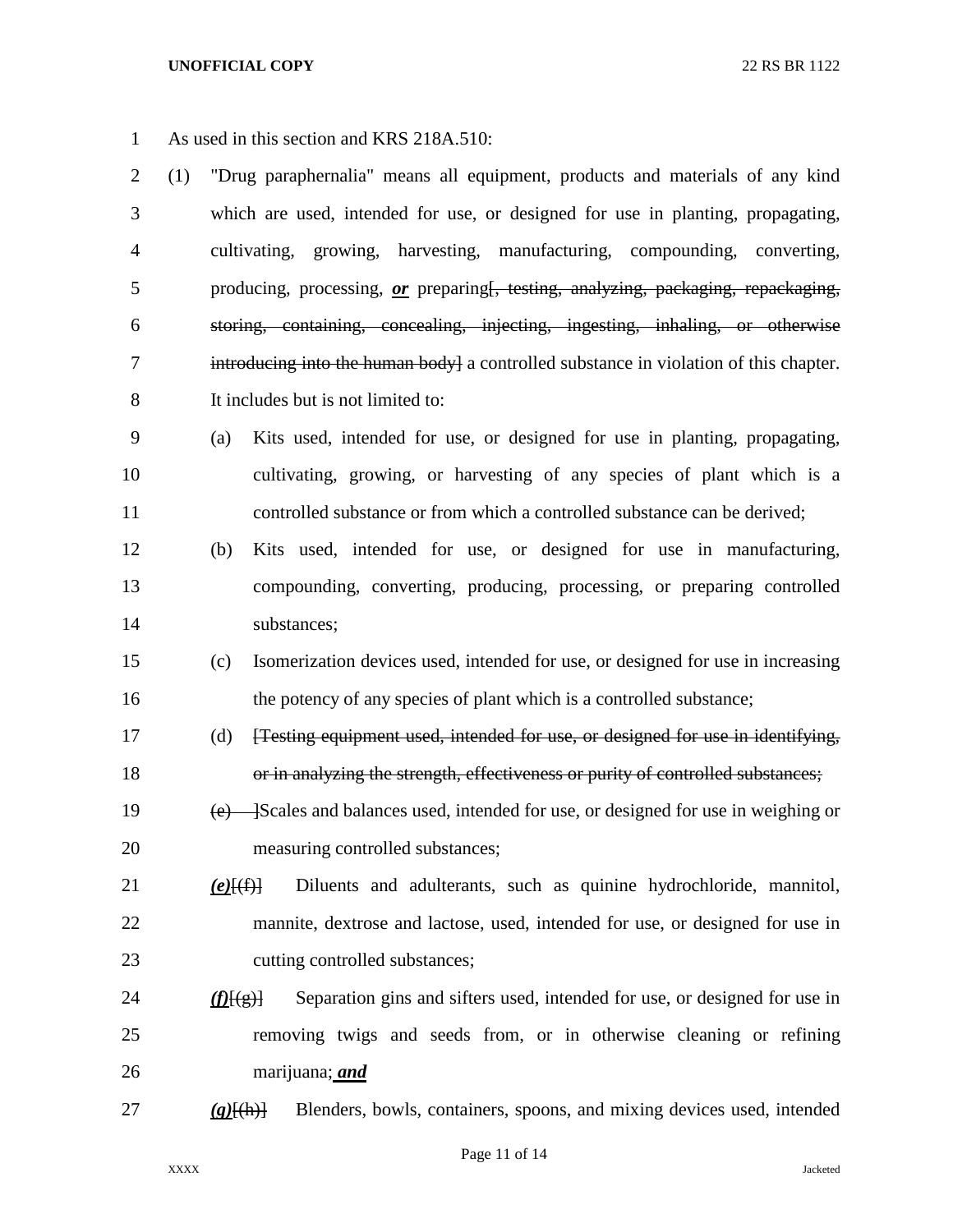| $\mathbf{1}$ |     | for use, or designed for use in compounding controlled substances [:                              |
|--------------|-----|---------------------------------------------------------------------------------------------------|
| 2            |     | Capsules, balloons, envelopes, and other containers used, intended for use, or<br>$\ddot{\theta}$ |
| 3            |     | designed for use in packaging small quantities of controlled substances;                          |
| 4            |     | (j) Containers and other objects used, intended for use, or designed for use in                   |
| 5            |     | storing or concealing controlled substances;                                                      |
| 6            |     | (k) Hypodermic syringes, needles, and other objects used, intended for use, or                    |
| 7            |     | designed for use in parenterally injecting controlled substances into the human                   |
| 8            |     | body; and                                                                                         |
| 9            |     | (1) Objects used, intended for use, or designed for use in ingesting, inhaling, or                |
| 10           |     | otherwise introducing marijuana, cocaine, hashish, or hashish oil into the                        |
| 11           |     | human body, such as: metal, wooden, acrylic, glass, stone, plastic, or ceramic                    |
| 12           |     | pipes with or without screens, permanent screens, hashish heads, or punctured                     |
| 13           |     | metal bowls; water pipes; carburetion tubes and devices; smoking and                              |
| 14           |     | earburetion masks; roach clips which mean objects used to hold burning                            |
| 15           |     | material, such as marijuana cigarettes, that have become too small or too short                   |
| 16           |     | to be held in the hand; miniature cocaine spoons, and cocaine vials; chamber                      |
| 17           |     | pipes; carburetor pipes; electric pipes; air-driven pipes; chillums; bongs; ice                   |
| 18           |     | pipes or chillers.                                                                                |
| 19           | (2) | It is unlawful for any person to use, or to possess with intent to use, drug                      |
| 20           |     | paraphernalia for the purpose of planting, propagating, cultivating, growing,                     |
| 21           |     | harvesting, manufacturing, compounding, converting, producing, processing, or                     |
| 22           |     | preparing <del>[, testing, analyzing, packing, repacking, storing, containing, concealing,</del>  |
| 23           |     | injecting, ingesting, inhaling, or otherwise introducing into the human bodyl a                   |
| 24           |     | controlled substance in violation of this chapter.                                                |

 (3) It is unlawful for any person to deliver, possess with intent to deliver, or manufacture with intent to deliver, drug paraphernalia, knowing, or under circumstances where one reasonably should know, that it will be used to plant,

Page 12 of 14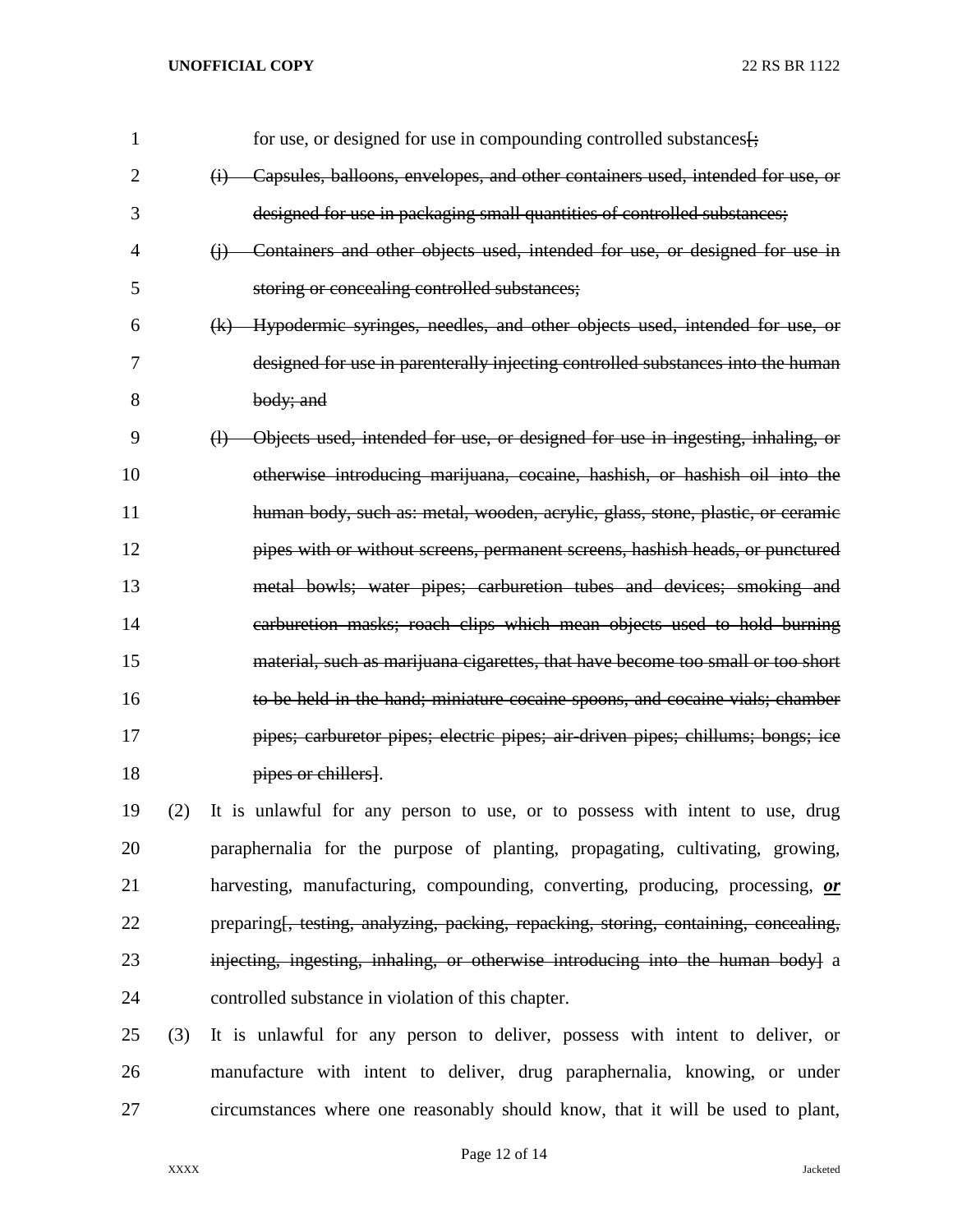| $\mathbf{1}$   |     |     | propagate, cultivate, grow, harvest, manufacture, compound, convert, produce,         |
|----------------|-----|-----|---------------------------------------------------------------------------------------|
| $\mathbf{2}$   |     |     | process, or prepare[, test, analyze, pack, repack, store, contain, conceal, inject,   |
| 3              |     |     | ingest, inhale, or otherwise introduce into the human body] a controlled substance    |
| $\overline{4}$ |     |     | in violation of this chapter.                                                         |
| 5              | (4) |     | It is unlawful for any person to place in any newspaper, magazine, handbill, or other |
| 6              |     |     | publication any advertisement, knowing, or under circumstances where one              |
| 7              |     |     | reasonably should know, that the purpose of the advertisement, in whole or in part,   |
| $8\,$          |     |     | is to promote the sale of objects designed or intended for use as drug paraphernalia. |
| 9              | (5) | (a) | This section shall not prohibit a local health department from operating a            |
| 10             |     |     | substance abuse treatment outreach program which allows participants to               |
| 11             |     |     | exchange hypodermic needles and syringes.                                             |
| 12             |     | (b) | To operate a substance abuse treatment outreach program under this                    |
| 13             |     |     | subsection, the local health department shall have the consent, which may be          |
| 14             |     |     | revoked at any time, of the local board of health and:                                |
| 15             |     |     | The legislative body of the first or home rule class city in which the<br>1.          |
| 16             |     |     | program would operate if located in such a city; and                                  |
| 17             |     |     | The legislative body of the county, urban-county government, or<br>2.                 |
| 18             |     |     | consolidated local government in which the program would operate.                     |
| 19             |     | (c) | Items exchanged at the program shall not be deemed drug paraphernalia under           |
| 20             |     |     | this section while located at the program.                                            |
| 21             | (6) | (a) | Prior to searching a person, a person's premises, or a person's vehicle, a peace      |
| 22             |     |     | officer may inquire as to the presence of needles or other sharp objects in the       |
| 23             |     |     | areas to be searched that may cut or puncture the officer and offer to not            |
| 24             |     |     | charge a person with possession of drug paraphernalia if the person declares to       |
| 25             |     |     | the officer the presence of the needle or other sharp object. If, in response to      |
| 26             |     |     | the offer, the person admits to the presence of the needle or other sharp object      |
| 27             |     |     | prior to the search, the person shall not be charged with or prosecuted for           |

Page 13 of 14